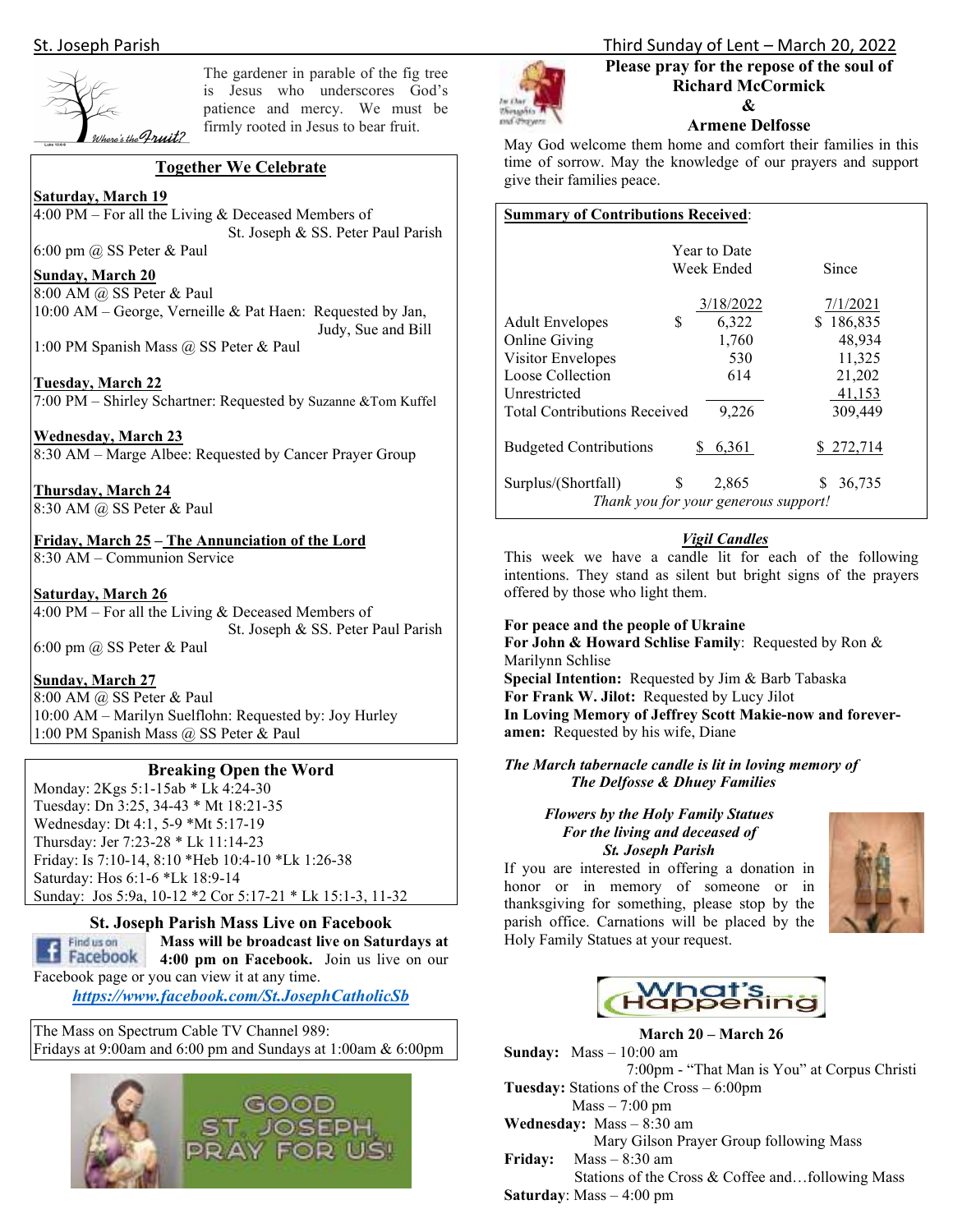

#### **Genesis…the beginning No class on March 23/Spring Break Class on March 30**

#### **Edge and Life Teen Middle High School Religious Education and Youth Ministry**

Youth Ministry this week:

No Life Teen on March 20th or Edge for Sturgeon Bay or Holy Name of Mary on the 23rd due to Spring Break!

Parents of current Juniors: stay tuned to your email for important information on an upcoming meeting regarding Confirmation 2023. It may be hard to believe it, but Confirmation 2023 prep is just about to begin!

#### *Bishop's Appeal - On Fire for the Lord*

Many of us wonder where our faith journey may take us. For Julianne Stanz, her faith journey took her form a little mountain village in Ireland to northeast Wisconsin. Her role as Mission Team Leader and Director of Parish Life & Evangelization Mission Team for the Diocese allows her to share our Catholic faith with adults of all ages, through programs like Girlfriends in God, Catholic Campus Ministries and Encounter for Young Adults.

"This work is tremendously important to me because it has impacted my own life on such a personal level." Said Julianne. "I've seen the effects when people are energized in their faith. They are really on fire for Christ and His teachings."

Julianne's work has impacted more than ten thousand people, and without the support of the Bishop's Appeal, Julianne would be unable to bring Christ's message to them.

To make a gift to the Bishop's Appeal, contact your parish, call Tammy toll-free at 877-500-3580 ext. 8123 or visit the Bishop's Appeal website at www.catholicfoundationgb.org/give

#### Hearts filled with Hope

Bishop's Appeal 2022 - \$32,913.00 Collected as of 3/15/22 - \$24,598.75 *Only \$8,314.25 to go! Thank you!* 

#### **Sponsor Spotlight!**

 business or when you see them in Church. Bulletin sponsorships are essential to our parish's communication efforts. We are so incredibly grateful for the generosity of all our bulletin sponsors. Please take the bulletin home and use the services provided by our sponsors. Tell them "Thank You" when visiting their

This week we spotlight **Cornucopia Kitchen Shop** 

Thank you, Carrie Hauser & Kim Herlache for supporting our parish.

#### **World's Poor Collection – March 27, 2022**

The World's Poor collection provides each of us with an opportunity to change lives for over 1.3 billion people living in poverty in this country and aboard. You have a choice to contribute to any one or all four funds: Catholic Relief Services, The Campaign for Human Development, Peter's Pence, Pastoral Solidarity Fund for the Church in Africa. Envelopes are in the pew.



**Society of St. Vincent de Paul St. Joseph Conference 526 Louisiana St. Sturgeon Bay, Wi. 54235 svdpstjosephconference@gmail.com 1-715-212-1190**

#### **Third Sunday of Lent**

In today's Gospel Jesus is quite clear in his message. "Bear fruit or be cut down."

This Lent we are called to cultivate and fertilize our spiritual lives through prayer, fasting and almsgiving.

**Through your almsgiving you are performing a good work; far greater than you think. Know that your nickel, dime, or quarter is multiplied by the donations placed by others in the St. Vincent de Paul collection basket and other financial donations made in our name.**

We have been truly blessed by the response to our new Conference here at St. Joseph.

I am so happy to share that our new Conference here was the biggest distributor of help within the Green Bay District Council, which has 24 Conferences, for the month of January. That is only possible because of your generosity.

But let me share a story about your toy donations. We had a Friend in Need call us for help and we have started giving out at every home visit a bag of supplies that we have collected. I knew our Friend had 2 young girls. I put a Mickey and Minnie stuffed toy and a Mickey coloring book and crayons in the bag. When she looked in the bag, she said that Mickey and Minnie were her daughters' favorite characters and when she left our office, she rolled down the window and there in the car seat was her daughter hugging Minnie to her chest with the biggest smile ever. I wish you could have seen what a difference your gift made.

We had another Friend in Need get choked up when we left 2 coloring books and crayons for her children, and she said all they had to draw on was some scrap paper. They would be so excited to have real coloring books.

Last week alone we did 6 home visits and left 6 bags of supplies, all of which were so very much appreciated. These are all items they wouldn't normally ask for. Thank you for your generous hearts. You are making a difference right here in Sturgeon Bay.

As always, we will continue to pray for you all.

**One correction: our phone number last week was incorrect: Here is the correct number: 715-212-1190**

*Mary Penovich* is our February Scrip winner! Congrats *Mary,* thank you for supporting St. Joseph Parish with your Scrip purchase! Remember that each time you buy Scrip during the month your name will be entered into a drawing for a \$25.00 Scrip Card that was generously donated by a Parishioner!